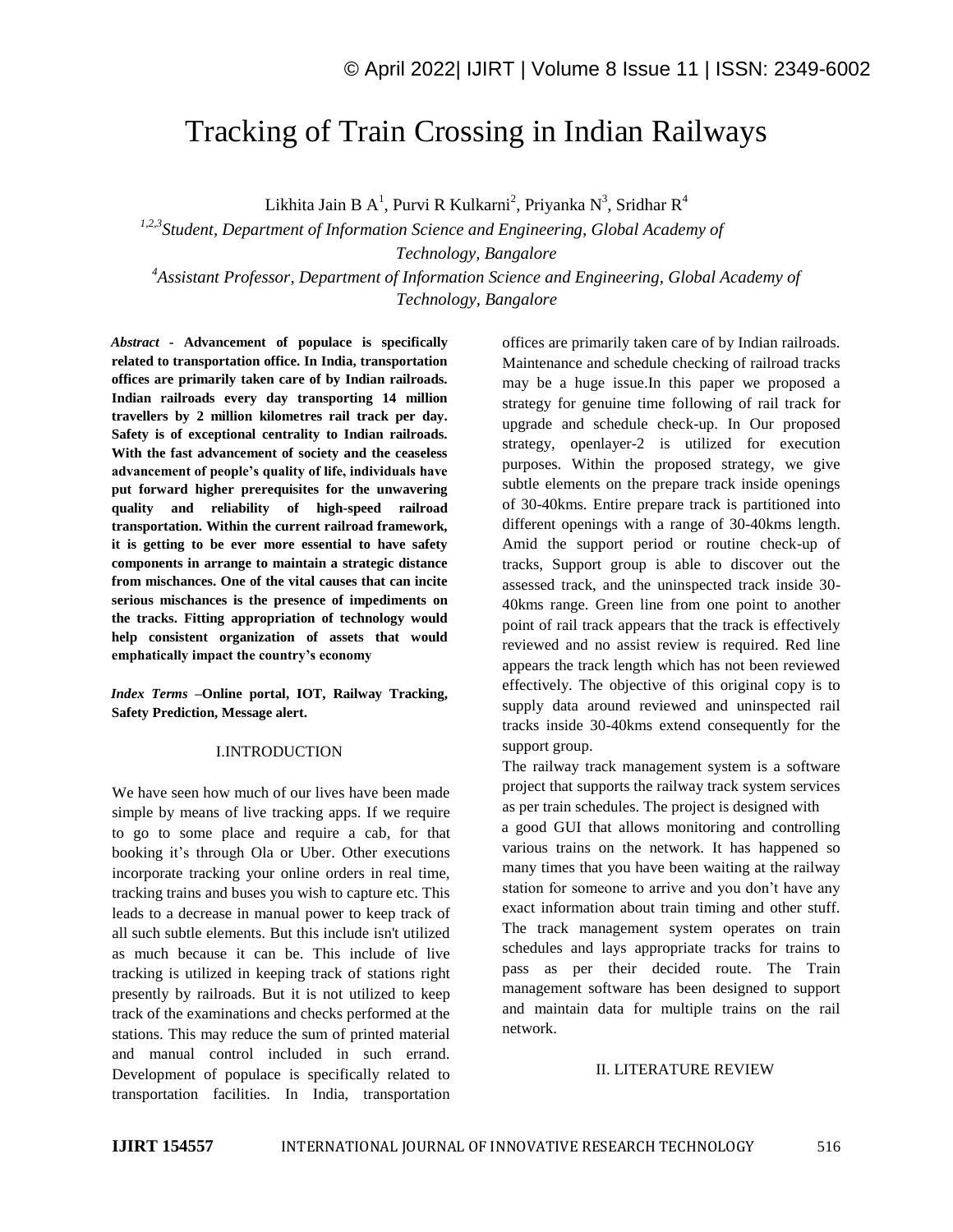India could be a exceptionally quick developing nation all through the world. Getting to be a developed country, by and large advancement is exceptionally much required like instruction, inquire about, most recent technology, quality of administrations, work and transport etc. In India,expansive volume of passengers are traveling through Indian railroads which increments additional stack on rail tracks. Because of the active plan of railroad tracks, it is exceptionally difficult to overseeschedule maintenance of tracks physically. The traveller has the alternative to track the trains in real time. Train's physical area will appear within the outline with the place the train is voyaging. Passengers can select a specific prepare and after that prepare points of interest, such as past station, following station, prepare begun date and anticipated time to reach the following station are appeared to the client. The course secured by the prepare is appeared as a yellow line & and the course to be secured will show as the dabbed yellow line. The trains right now running on time will be appeared in blue colour & and trains currently running late will be shown in red colour. Here if the crack is detected, then the system is automatically stopped, in case of land mine detection the system gives buzzer sound. To send the latitude and longitude values of crack on the track to the mobile number by using GPS and GSM technology to develop a prototype of the module.Further most of the modules can be embedded along with the microcontroller in a single board and thereby reduce the size of system. Ultrasonic Sensor and Infrared Sensors are used for detecting cracks and obstacles in the track. Openlayer2 is second hand for implementation of active maps and trustworthy to show outline, vector facts and markers shapely from any beginning. Javascript8,9 MySQL, Java and HTML are different operating system packages that are required all the while implementation process.

## III. LITERATURE SUMMARY

The summary of the literature is depicted in table 1. Table

| Sl.<br>No | Paper Title                                                                                                                  | Year of<br>Publication | Methodology                                       | Findings                                                                                                                                                                                                                                                                                                                    |
|-----------|------------------------------------------------------------------------------------------------------------------------------|------------------------|---------------------------------------------------|-----------------------------------------------------------------------------------------------------------------------------------------------------------------------------------------------------------------------------------------------------------------------------------------------------------------------------|
| $[1]$     | Train Tracker using GPS May- June<br>System                                                                                  | 2018                   | and<br>computers,<br>systems.                     | When combined with other sensors, When we open the message url in phone<br>communications browser, it will show the location in the<br>Google map and every 30 second page will<br>be restarted.                                                                                                                            |
| $[2]$     | Train Tracking and the Jan 2020<br>Signalling System using<br><b>Infrared</b><br>Radio<br>and<br><b>Frequency Technology</b> |                        | AT89S52 microcontroller                           | Infrared (IR) sensor, Rf Transceiver, Tracking of the system using IR sensors<br>and RF Technology may enable the rail<br>department to safeguard human life from<br>accidents                                                                                                                                              |
| $[3]$     | <b>TRAIN TRACKING</b><br><b>SYSTEM BASED ON</b><br><b>GPS &amp; GSM</b>                                                      | June 2019              | GPS, GSM                                          | System can pinpoint the location and<br>other attributes of an operational train in<br>an economically accurate manner                                                                                                                                                                                                      |
| [4]       | Real Time Train Track<br><b>Monitoring System</b>                                                                            | March 2018             | PIC16F877A Microcontroller.<br>sensor,            | IRThe advantages include less cost, low power<br>consumption and less analysis time                                                                                                                                                                                                                                         |
| $[5]$     | Train Tracking and the<br>Signalling System using<br><b>Infrared and Radio</b><br><b>Frequency Technology</b>                | Jan 2020               | AT89S52 microcontroller.                          | Technology may enable the rail department<br>to safeguard human life from accidents.                                                                                                                                                                                                                                        |
| [6]       | An online railway traffic Jan 2019<br>prediction model                                                                       |                        | Monitoring,<br>Prediction                         | Railway traffic, Train describers, Train interactions are modelled with high<br>Timed event graph, accuracy by including the main operational<br>constraints and relying on realized<br>corresponding minimum headway times                                                                                                 |
| $[7]$     | Railway Applications for May 2020<br>Monitoring and Tracking<br>Systems                                                      |                        | Satellite<br><b>Systems</b><br>for<br>innovations | This includes an overview of the Particular attention is paid to the analysis and<br>development of Global Navigation discussion of the application of satellite<br>rail navigation systems for real-time tracking of<br>applications and recent research and railway assets, and the benefits these systems<br>could bring |

1: Summary of Literature Survey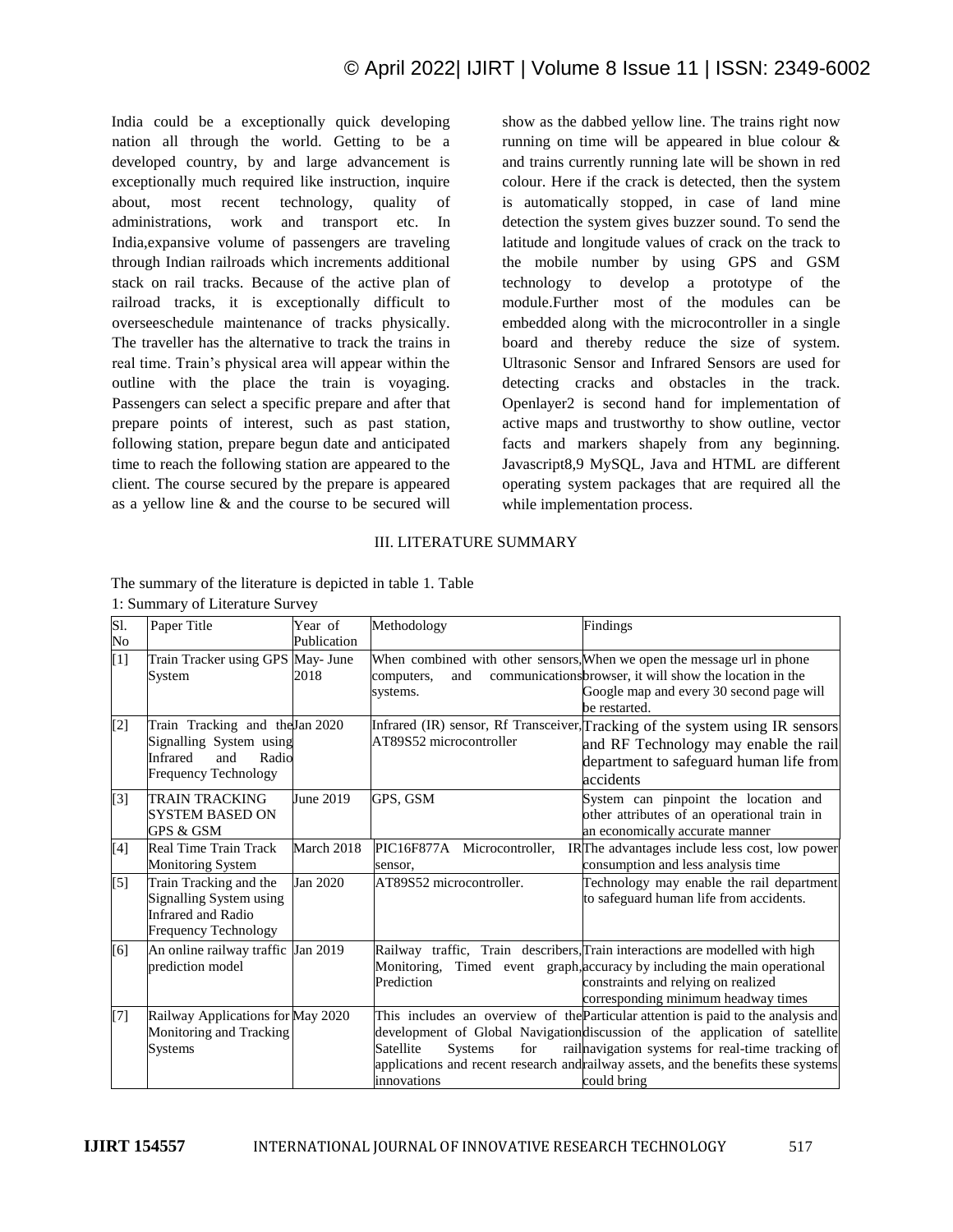# © April 2022| IJIRT | Volume 8 Issue 11 | ISSN: 2349-6002

| [8]    | Real-Time<br>Tracking<br><b>Distributed</b><br>Acoustic<br><b>Sensing Data</b>                                  | Train8 January<br>from 2020 | DAS; fibber optic sensing; trainHigh<br>satellite<br>differential<br>accuracy<br>tracking; pattern recognition<br>positioning systems (D-GNSS), such as GPS<br>or Galileo, become available and are<br>certainly planned to be applied in future<br>railway systems.                                                                                                                            |
|--------|-----------------------------------------------------------------------------------------------------------------|-----------------------------|-------------------------------------------------------------------------------------------------------------------------------------------------------------------------------------------------------------------------------------------------------------------------------------------------------------------------------------------------------------------------------------------------|
| [9]    | GPS/GSM based train<br>tracking system $-$<br>utilizing mobile networks<br>to support public<br>transportation. | Aug 2018                    | ICT combined with latest mobile Positioning data along with train speed helps<br>and wireless technologies can be the administration to identify the possible<br>effectively to streamlines afety issues and react to them effectively<br>used<br>government activities and publicusing the communication methods provided<br>service delivery process to improveby the system.<br>productivity |
| [10]   | Railway Track<br>Monitoring Using Train<br>Measurements: An<br><b>Experimental Case Study</b>                   | 2019                        | 13 November Gsm, microcontroller, IR sensors<br>A new representation of the signal is<br>proposed to show the signal energy level as a<br>function of train location. It is shown that the<br>forward speed of the train has a considerable<br>influence on the energy level of the signals                                                                                                     |
| [11]   | Real Time Train Track<br><b>Monitoring System</b>                                                               | March 2018                  | GPS, For crack detection we are using the IR<br>GSM.<br>IR sensor which will be mounted in between the<br>MICROCONTROLLER,<br>SENSOR, SIGNALS<br>track where the two different tracks are<br>getting joint                                                                                                                                                                                      |
| [12]   | A multi-objective and<br>dictionary-based checking2021<br>for efficient rescheduling<br>trains                  | 18 January                  | The GKACO algorithm is utilized The rescheduling of trains should make<br>for optimizing the constraints and certain traffic order and effectiveness and<br>attaining the optimum rescheduled adjust train movements as per the schedule<br>timetable<br>as possible                                                                                                                            |
| [13]   | Prediction of Train<br><b>Arrival Delay Using</b><br>Hybrid ELM-PSO<br>Approach                                 | <b>JUNE 2021</b>            | This paper proposes a hybrid modelELM can overcome the shortcoming of<br>of ELM and PSO for train delaybackpropagation training algorithms<br>prediction.                                                                                                                                                                                                                                       |
| $[14]$ | Data Reading AlgorithmsAugust 8th,<br><b>WSNs</b><br>Railway2020<br>for<br>Monitoring                           |                             | is<br>decision maker; railway; algorithm; It<br>information<br>an<br>system<br>and<br>information system<br>communication issue to read the maximum<br>data sent from sensors to the control unit of<br>the railway system, hence conducting to<br>propose algorithms to solve it.                                                                                                              |

### IV. METHODOLOGY

When there is some obstacle is present in front of the track or there is a presence of gap between two joining tracks, the IR sensor will detect the gap between the two tracks and indicate on LCD display and with the help of GSM and GPS system the authorized person of railway will be informed via SMS function. When the LDR and LED pairs are cut in the sequence, the alert message is sent via GSM about the NEXT STATION and it is displayed on LCD display. When there is RED light on signal pole, the RF transmitter will send the notification to the loco pilot to stop the train which is in the particular range or else the train will be stopped automatically. The cost of the proposed system is very less. It also checks surface and near surface of the cracking position. Transmitting signals are immediately transferred and accidents are reduced.





It can work in any terrain 24\*7 and detects cracks accurately. The system is robust and rugged to environmental changes. As more relevant data is acquired it is expected that the present system may assist loco pilot in averting accidents effectively. Since robot is made up of sensor unit it may get damaged anywhere while detecting and power consumption is more. The project is developed and designed to improve rail track management. The main aim of project is to reduce man power. By using this project, we can detect crack in railway track and obstacle on the track.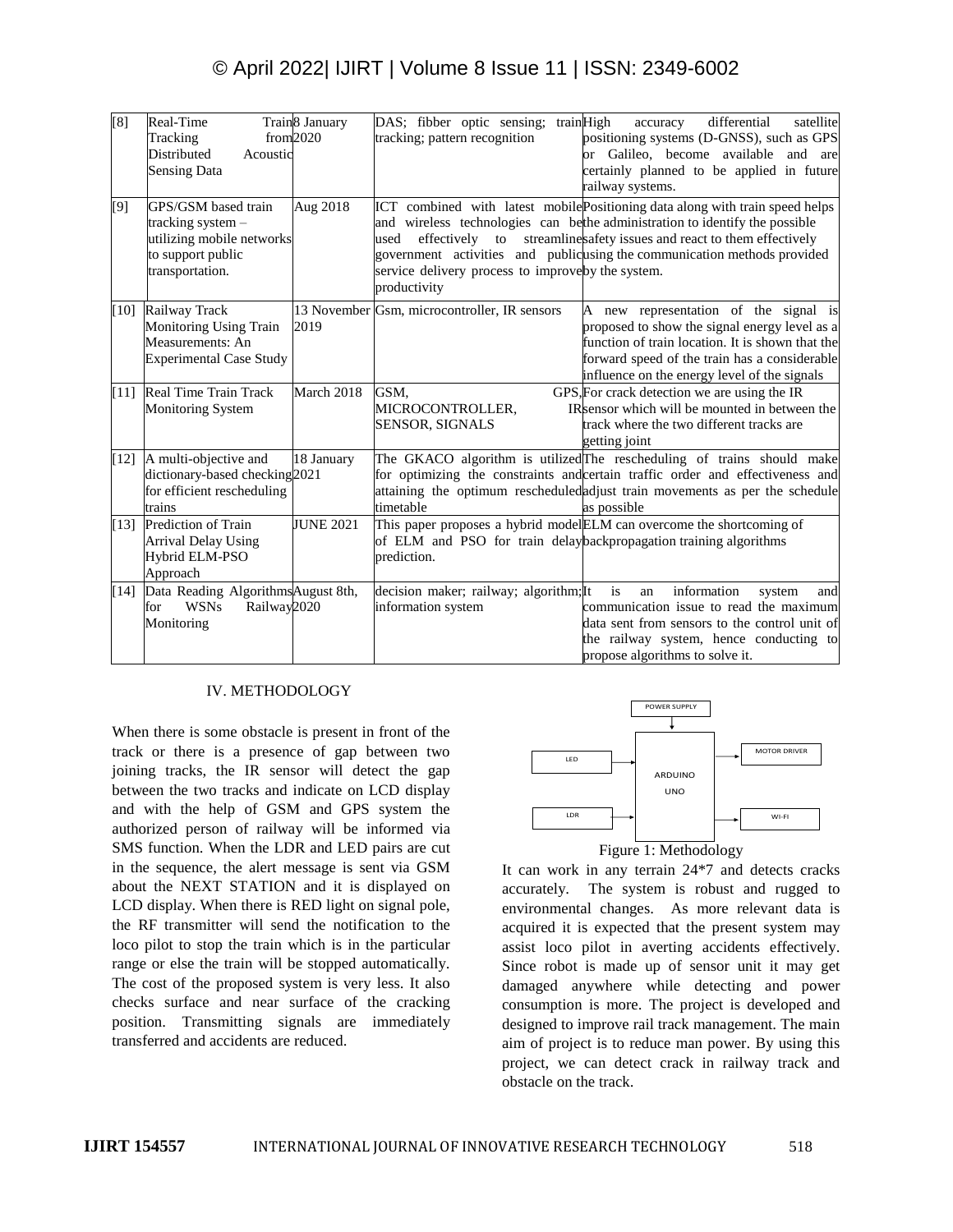### V. CONCLUSION

To release a real time railway track tracking system to minimize the search time required to find out inspected or uninspected track with an accurate location, cost effective. The proposed system provides the capability to track 30-40kms from current position of the railway track. The proposed system also provides information regarding the inspected track and uninspected track with other relevant information such as last inspected date, expected date of inspection, name of inspected team and major faults identified and correct during last inspection etc. Cracks in rails have been identified to be the main cause of accident in the past. Hence, solution of this problem, using robot to detect the cracks in railway track and when robot detect the fault it sends the message to base station. This system automatically detects the faulty rail track without any human interaction. There are many advantages with the proposed system when compared with the traditional detection techniques. The advantages include less cost, low power consumption and less analysis time. By this proposed system the exact location of the faulty rail track can easily be located. In Railway track fault detection, we are going to deal with two functions 1. Track fault detection and alerting 2. Alerting people when a train crosses the railway platform.

### **REFERENCE**

- [1] PLC Based Automatic Fault Detection of Railway And Accident Avoidance System, Kirankumar P. and ShankaraBS , 2015
- [2] RAILWAY TRACK CRACK DETECTION AND DATA ANALYSID.NARENDHAR SINGH 1 , D.NARESH2 ,, 2017 IJCRT | Volume 5, Issue 4 December 2017 | ISSN: 2320-2882
- [3] TRAIN TRACK FAULT DETECTION SYSTEM Prof.Swati.D.Patil1, Prof.Pallavi.M.Taralkar2 , ISSN (PRINT): 2393- 8374, (ONLINE): 2394-0697, VOLUME-5, ISSUE-2, 2018
- [4] Automated vehicle for railway track fault detection M Bhushan et al 2017
- [5] Crack Detection for Railway Tracks and Accident PreventionVarada Divya1 ,Ritika Sreekumar2 Volume 5 Issue II, February 2017 IC V ISSN: 2321-9653
- [6] Railway Fault Detection System using Mobile Communication and Sensor Technology Mr. P .Madhusudhan Reddy1, Mr. I. Sharath Chandra2, Prof. B. Kedarnath3 Volume 5 Issue V, May 2017 IC Value: 45.98 ISSN: 2321-9653
- [7] al Fayez, Fayez, LoaiKayed B Melhim, and Mahdi Jemmali. "Heuristics to Optimize the Reading of Railway Sensors Data." Paper presented at the 2019 6th International Conference on Control, Decision and Information Technologies (CoDIT), 2019.
- [8] Bin, Sheng, and Gengxin Sun. "Optimal Energy Resources Allocation Method of Wireless Sensor Networks for Intelligent Railway Systems." Sensors 20, no. 2 (2020): 482.
- [9] Burdett, Robert L, and Erhan Kozan. "Performance Profiling for Predictive Train Schedules." Journal of Rail Transport Planning & Management 4, no. 4 (2014): 98- 114.
- [10]Enshaei, Nastaran, Amin Hammad, and FarnooshNaderkhani. "A Comprehensive Review on Advanced Maintenance Strategies for Smart Railways." In Handbook of Research on Interdisciplinary Approaches to Decision Making for Sustainable Supply Chains, 433-57: IGI Global, 2020.
- [11]Hammoudeh, Mohammad, Fayez Al-Fayez, Huw Lloyd, Robert Newman, Bamidele Adebisi, AhcèneBounceur, and Abdelrahman Abuarqoub. "A Wireless Sensor Network Border Monitoring System: Deployment Issues and Routing Protocols." IEEE Sensors Journal 17, no. 8 (2017): 2572-82.
- [12]Lan, Jinhui, Yaoliang Jiang, Guoliang Fan, Dongyang Yu, and Qi Zhang. "RealTime Automatic Obstacle Detection Method for Traffic Surveillance in Urban Traffic." Journal of Signal Processing Systems 82, no. 3 (2016): 357-71
- [13] Lu, Chen, and Yong Shen. "Research on Location Detection of Railway Track Spike Based on Neural Network." Paper presented at the IOP Conference Series: Materials Science and Engineering, 2020.
- [14]Melhim, LoaiKayed B, Mahdi Jemmali, and Mafawez Alharbi. "Intelligent RealTime Intervention System Applied in Smart City." Paper presented at the 2018 21st Saudi Computer Society National Computer Conference (NCC), 2018.